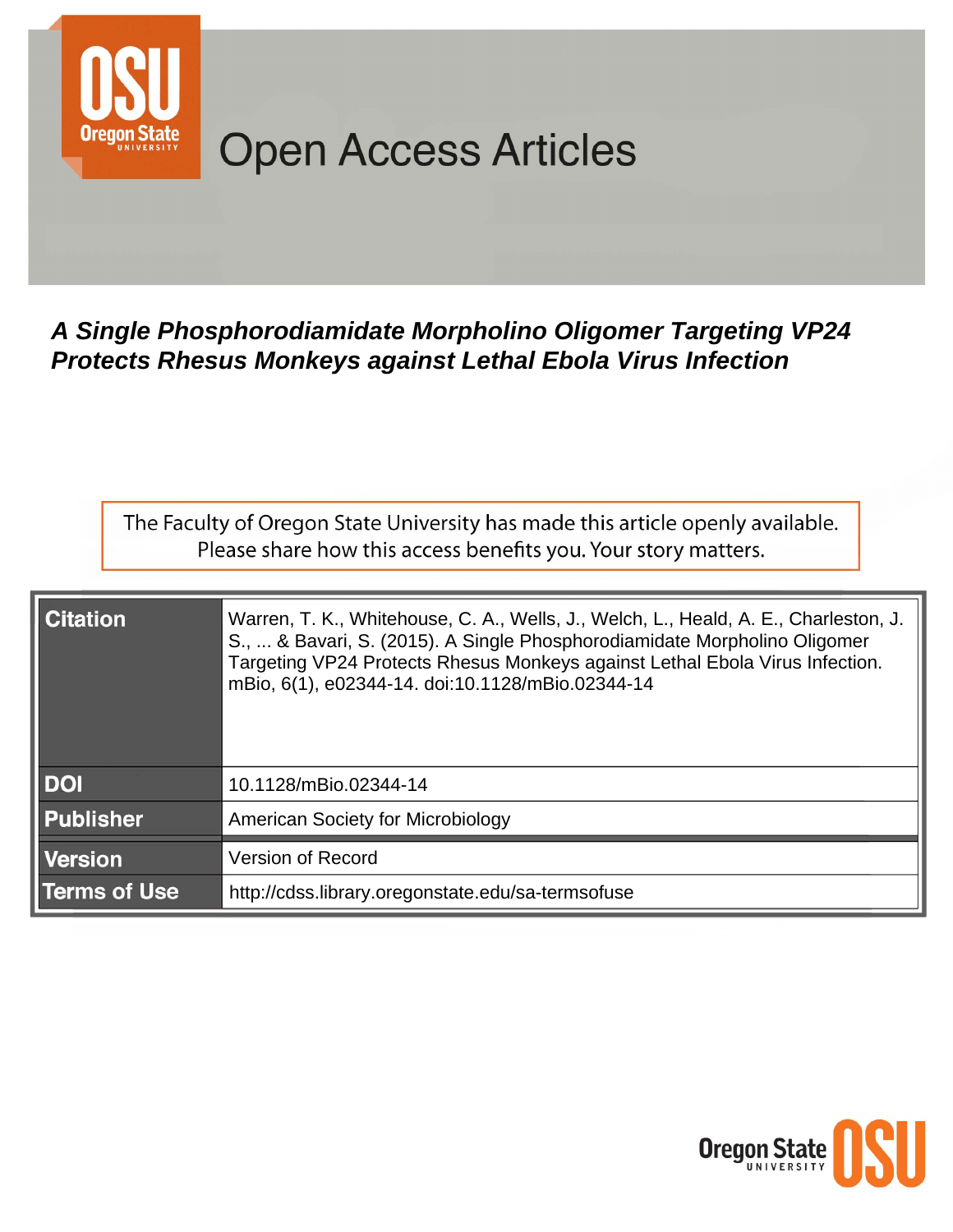

### **A Single Phosphorodiamidate Morpholino Oligomer Targeting VP24 Protects Rhesus Monkeys against Lethal Ebola Virus Infection**

Travis K. Warren,<sup>a</sup> Chris A. Whitehouse,<sup>a</sup> Jay Wells,<sup>a</sup> Lisa Welch,<sup>a</sup> Alison E. Heald,b,c Jay S. Charleston,b Pete Sazani,b St. Patrick Reid,a **Patrick L. Iversen,b,d Sina Bavari<sup>a</sup>**

Molecular and Translational Sciences Division, U.S. Army Medical Research Institute of Infectious Diseases, Fort Detrick, Maryland, USAa ; Sarepta Therapeutics, Inc., Cambridge, Massachusetts, USA<sup>b</sup>; University of Washington, Seattle, Washington, USA<sup>c</sup>; Oregon State University, Corvallis, Oregon, USA<sup>d</sup>

**ABSTRACT Ebola viruses (EBOV) cause severe disease in humans and nonhuman primates with high mortality rates and continue to emerge in new geographic locations, including several countries in West Africa, the site of a large ongoing outbreak. Phosphorodiamidate morpholino oligomers (PMOs) are synthetic antisense molecules that are able to target mRNAs in a sequence-specific fashion and suppress translation through steric hindrance. We previously showed that the use of PMOs targeting a combination of VP35 and VP24 protected rhesus monkeys from lethal EBOV infection. Surprisingly, the present study revealed that a PMO***plus* **compound targeting VP24 alone was sufficient to confer protection from lethal EBOV infection but that a PMO***plus* **targeting VP35 alone resulted in no protection. This study further substantiates recent data demonstrating that VP24 may be a key virulence factor encoded by EBOV and suggests that VP24 is a promising target for the development of effective anti-EBOV countermeasures.**

**IMPORTANCE Several West African countries are currently being ravaged by an outbreak of Ebola virus (EBOV) that has become a major epidemic affecting not only these African countries but also Europe and the United States. A better understanding of the mechanism of virulence of EBOV is important for the development of effective treatments, as no licensed treatments or vaccines for EBOV disease are currently available. This study of phosphorodiamidate morpholino oligomers (PMOs) targeting the mRNAs of two different EBOV proteins, alone and in combination, demonstrated that targeting a single protein was effective at conferring a significant survival benefit in an EBOV lethal primate model. Future development of PMOs with efficacy against EBOV will be simplified if only one PMO is required instead of a combination, particularly in terms of regulatory approval.**

**Received** 18 November 2014 **Accepted** 8 January 2015 **Published** 10 February 2015

**Citation** Warren TK, Whitehouse CA, Wells J, Welch L, Heald AE, Charleston JS, Sazani P, Reid SP, Iversen PL, Bavari S. 2015. A single phosphorodiamidate morpholino oligomer targeting VP24 protects rhesus monkeys against lethal Ebola virus infection. mBio 6(1):e02344-14. doi:10.1128/mBio.02344-14.

**Editor** Gary J. Nabel, Sanofi

**Copyright** © 2015 Warren et al. This is an open-access article distributed under the terms of the [Creative Commons Attribution-Noncommercial-ShareAlike 3.0 Unported](http://creativecommons.org/licenses/by-nc-sa/3.0/) [license,](http://creativecommons.org/licenses/by-nc-sa/3.0/) which permits unrestricted noncommercial use, distribution, and reproduction in any medium, provided the original author and source are credited. Address correspondence to Sina Bavari, sina.bavari.civ@mail.mil.

**E**bola virus (EBOV) is a member of the family *Filoviridae* that causes sporadic outbreaks of severe hemorrhagic fever with high case fatality rates [\(1\)](#page-3-0). The current outbreak of Ebola virus disease (EVD) in West Africa is the first major outbreak of EVD in this part of the African continent and the largest on record, in terms of both numbers of cases and geographic distribution [\(2,](#page-3-1) [3\)](#page-3-2). In addition to natural outbreaks of EVD, the highly virulent nature of EBOV and other viruses from this family raises concerns that filoviruses may be used as biological weapons [\(4\)](#page-3-3). In spite of many efforts to develop vaccines and antivirals against filoviruses, there are currently no licensed medical countermeasures against these viruses. Phosphorodiamidate morpholino oligomers (PMOs) are synthetic antisense molecules designed to bind to RNA in order to specifically affect the expression of selected genes by steric blockade. Further, PMOs have been used to modulate pre-mRNA splicing or to inhibit mRNA translation [\(5\)](#page-3-4). We previously showed that a combination of ionized analogues of PMOs (PMO*plus*), displaying positively charged pendant piperazinyl phosphorodiamidate linkages, protects mice against lethal EBOV challenge when given 4 h prior to viral challenge [\(5\)](#page-3-4). Furthermore, we showed that a preparation (AVI-6002) containing two PMO-

*plus* compounds, one targeting VP24 (AVI-7537) and another targeting VP35 (AVI-7539), protected >60% of rhesus monkeys against lethal EBOV infection when given 30 to 60 min postinfection (p.i.) [\(6\)](#page-4-0). EBOV VP24 and VP35 genes are of particular interest as therapeutic targets because they are involved in downregulating the host immune response to EBOV infection [\(7\)](#page-4-1). VP24 functions as an antagonist of both the type I alpha/beta interferon (IFN- $\alpha/\beta$ ) and type II IFN- $\gamma$  affecting the normal immune response by specifically binding to karyopherin alpha 5 (KPNA) and directly inhibiting the nuclear transport of tyrosine phosphorylated STAT1, thus blocking the effect of exogenous IFN [\(8\)](#page-4-2). VP35 functions as an antagonist of the type I IFN production [\(9,](#page-4-3) [10\)](#page-4-4).

In order to determine the minimum PMO component(s) required for protection against EBOV in a nonhuman primate (NHP) disease model, we evaluated the efficacy of utilizing AVI-7537 or AVI-7539 alone compared to that of the AVI-6002 combination as a postexposure prophylactic against EBOV infection in rhesus monkeys.

Rhesus monkeys (6 to 8 per group) were challenged with an intramuscular target dose of 1,000 PFU of Ebola virus (*Homo*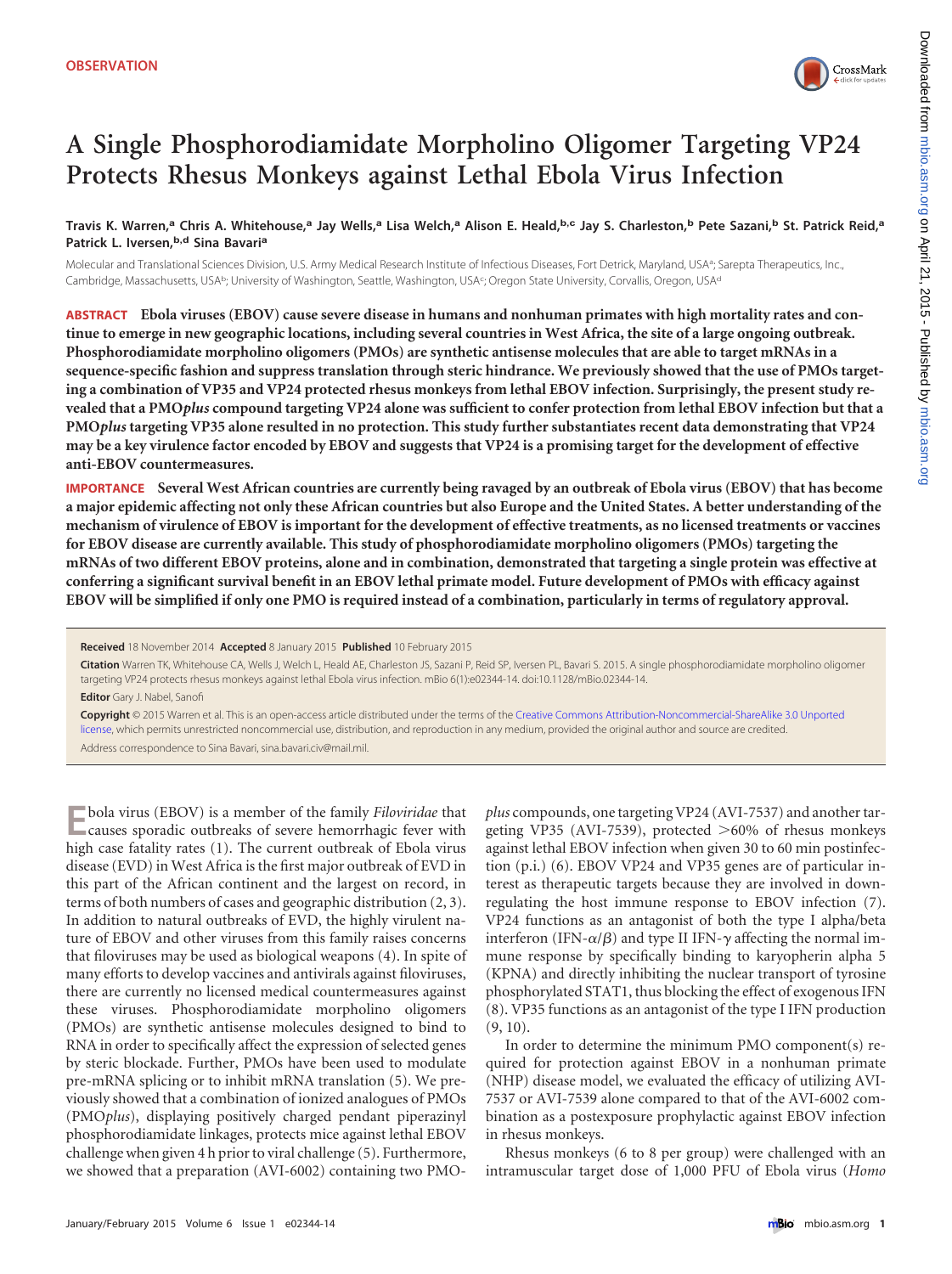<span id="page-2-0"></span>**TABLE 1** Study design*<sup>a</sup>*

| Group | Treatment | PMOplus<br>dose<br>(mg/kg) | Gene target $(s)$ | No. of<br>monkeys<br>(male/female) |
|-------|-----------|----------------------------|-------------------|------------------------------------|
|       | AVI-7537  | 40                         | VP24              | 8(4/4)                             |
|       | AVI-7539  | 40                         | <b>VP35</b>       | 8(4/4)                             |
| 3     | AVI-6002  | 40                         | VP24, VP35        | 8(4/4)                             |
| 4     | Saline    | 0                          | NA                | 6(3/3)                             |

*a* All animals were challenged with EBOV (*Homo sapiens*-tc/COD/1995/Kikwit) by the intravenous route and treated daily from day 0 to day 13. NA, not applicable.

*sapiens*-tc/COD/1995/Kikwit) and then administered 40 mg/kg of AVI-7537, 40 mg/kg of AVI-7539, or 40 mg/kg of AVI-6002 intravenously (0.5 ml/kg animal weight in 0.9% sodium chloride) for 1 h  $\pm$  30 min after viral challenge once daily for 14 consecutive days [\(Table 1\)](#page-2-0). Animals in the saline control group were administered sterile saline. Monkeys were randomized at the time of group assignment, and study personnel were blinded to the treatment administered to each group. Research was conducted under an IACUC-approved protocol in compliance with the Animal Welfare Act and other federal statutes and regulations relating to animals and experiments involving animals and adhered to the principles stated in the *Guide for the Care and Use of Laboratory Animals* [\(11\)](#page-4-5). The facility where this research was conducted is fully accredited by the Association for Assessment and Accreditation of Laboratory Animal Care International.

Whereas the control animals developed progressive clinical signs consistent with EBOV hemorrhagic fever and succumbed to infection with a median time to death of 8.5 days p.i., five of eight animals (62.5%) receiving the combination compound AVI-6002 survived EBOV infection until the end of the study on day 41 p.i. These results are consistent with our previous finding of 62.5% survival in rhesus monkeys given AVI-6002 [\(6\)](#page-4-0). While six of eight animals (75%) treated with AVI-7537 alone (targeting VP24) survived until the end of the study, none of the animals treated with AVI-7539 alone (targeting VP35) survived beyond day 10 p.i. (median survival time of 8 days) [\(Fig. 1A\)](#page-2-1). The survival times of the AVI-6002 and AVI-7537 groups were significantly different  $(P \le 0.0002)$  from those of the vehicle-treated control groups, as determined using the log-rank Mantel-Cox test.

Viral titer (PFU/ml) was determined in serum by plaque assay on days 0, 3, 5, 8, 10, 14, 21, and 41 p.i. [\(Fig. 1B\)](#page-2-1). Analysis of variance (ANOVA) using the Mann-Whitney test on cumulative viral titers through day 8 (peak viremia day) revealed no significant difference between AVI-6002 and AVI-7537 results, but the results for both AVI-6002 and AVI-7537 were significantly different ( $P \le 0.001$ ) from those for AVI-7539 and the saline control group. Quantitative reverse transcriptase PCR (qRT-PCR) analysis indicated that AVI-6002 and AVI-7537 were similar in ability to reduce the number of viral genome copies in sera, in agreement with the plaque assay data. Six out of eight animals treated with AVI-7537 had no detectable viral RNA in their sera on day 8 (day of peak viremia) p.i., while all of the surviving animals in the AVI-7539-treated and saline control groups had at least 10<sup>6</sup> viral genome copies per ml in their sera on day 8 [\(Fig. 1C\)](#page-2-1). Comparisons of individual animals' viral genome levels on day 8 showed that animals treated with AVI-7537 alone had significantly lower viral RNA than those treated with AVI-7539 alone ( $P = 0.043$ ), similar to levels observed with the combination treatment [\(Fig. 1C\)](#page-2-1).



<span id="page-2-1"></span>**FIG 1** Postexposure protection and viral load determination of EBOVinfected rhesus monkeys treated with PMO*plus* compounds. (A) Kaplan-Meier survival curves showing statistically significantly ( $P \le 0.0002$ ) higher survival rates for rhesus monkeys treated with either AVI-6002 or AVI-7537 than for those treated with either AVI-7539 or the saline control. (B) Mean serum viral titers (PFU/ml; as measured by plaque assay) on days 0, 3, 5, 8, 10, 14, 21, 28, and 41 p.i. presented as the  $log_{10}$  and standard deviations (vertical bars)  $(n = 8)$ . (C) Mean serum viral genome copies (genome copies per ml; as measured by qRT-PCR) indicated by a horizontal line for each group on day 8 (day of peak viremia) p.i., with results for each individual represented by a circle. Values below the lower limit of detection for this assay (1.33  $\times$  10<sup>5</sup> copies/ml) have been converted to  $1.3 \times 10^5$  for display purposes. Statistical significance determinations by ANOVA ( $P < 0.030$ ) and Tukey's multiplecomparison test for day 8 comparisons of groups were as follows: AVI-6002 versus AVI-7537,  $P > 0.9999$ ; AVI-6002 versus AVI-7539,  $P = 0.042$ ; AVI-6002 versus saline,  $P = 0.965$ ; AVI-7537 versus AVI-7539,  $P = 0.043$ ; AVI-7537 versus saline,  $P = 0.967$ ; and AVI-7539 versus saline,  $P = 0.198$ .

As liver and kidney damage are hallmarks of filovirus infection in humans and nonhuman primates, we examined the serum liver enzymes aspartate amino transferase (AST) and alanine aminotransferase (ALT) and blood urea nitrogen (BUN) in these animals [\(Fig. 2\)](#page-3-5). On day 8, serum BUN levels were significantly reduced ( $P \le 0.05$ ) in animals treated with AVI-7537 or the AVI-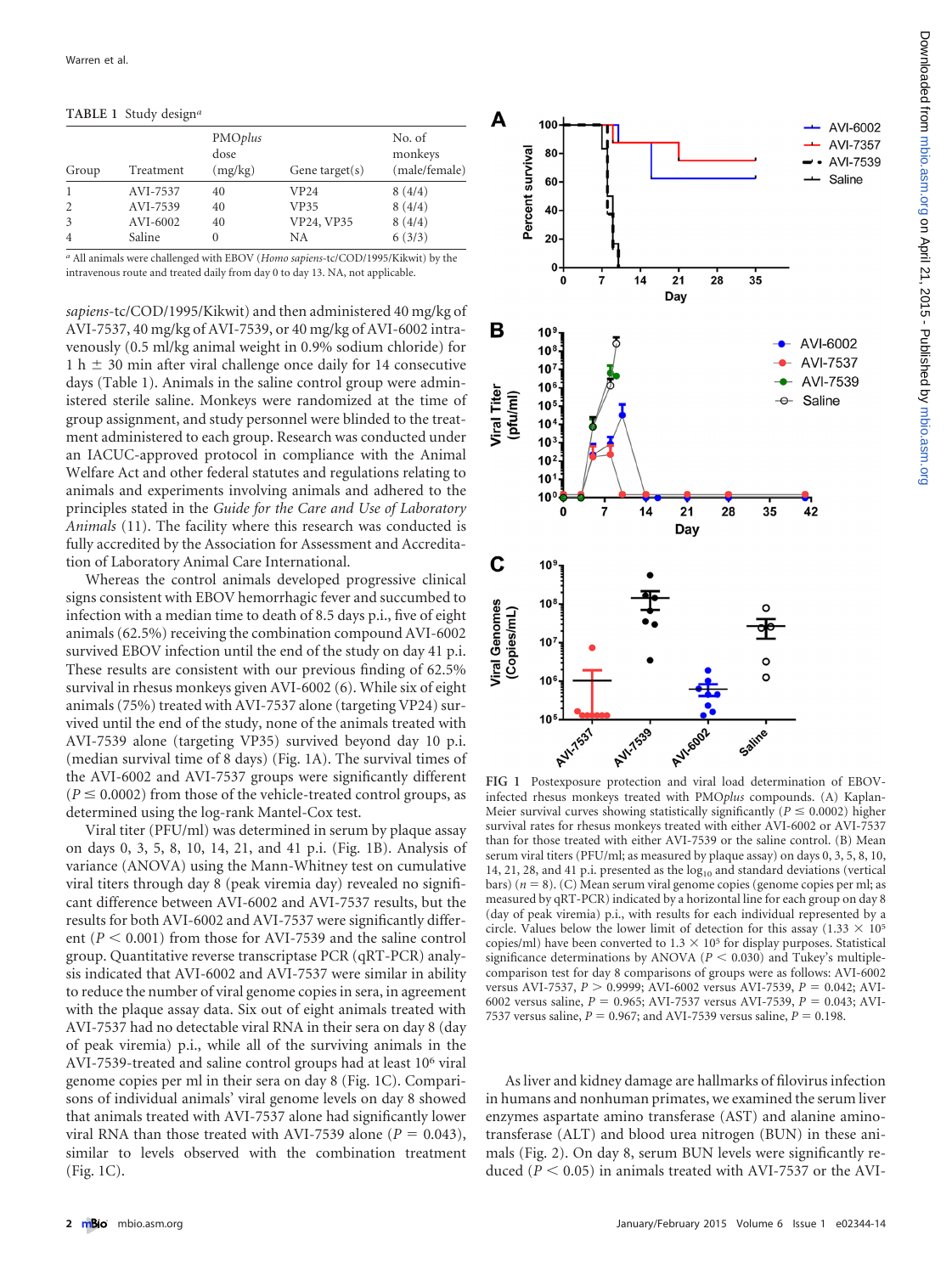

<span id="page-3-5"></span>**FIG 2** Individual animal serum chemistry values indicative of liver (AST or ALT) or renal (BUN) function. Data are from day 8 p.i., mean values are indicated by a horizontal bar with vertical standard deviation bars, and individual animals are represented by filled circles. (A) Blood urea nitrogen (BUN) levels are given in mg/dl. BUN levels in animals treated with AVI-7537 were significantly different from those treated with AVI-7539, and BUN levels in animals treated with AVI-6002 or AVI-7539 were significantly different from those treated with AVI-6002 ( $P < 0.05$ ). (B) Aspartate transaminase (AST) levels are given in IU/ml. AST levels in animals treated with AVI-7537 were significantly different from those treated with AVI-7539 ( $P < 0.05$ ), and AST levels in animals treated AVI-7539 were significantly different from those treated with AVI-6002 ( $P < 0.05$ ). (C) Alanine transaminase (ALT) levels are given in U/ml. ALT levels in animals treated with AVI-7537 were significantly different from those treated with AVI-7539 ( $P < 0.05$ ), and ALT levels in animals treated with AVI-7539 were significantly different from those treated with AVI-6002 ( $P < 0.05$ ).

6002 combination (i.e., targeting both VP24 and VP35) compared to treatment with AVI-7539 alone or the saline controls [\(Fig. 2A\)](#page-3-5). Similar to the BUN levels, both liver enzymes were significantly reduced ( $P < 0.05$ ) in animals treated with AVI-7537 alone or the combination AVI-6002 compared to treatment with AVI-7539 alone [\(Fig. 2B](#page-3-5) and [C\)](#page-3-5).

These data show that no antiviral synergy exists between AVI-7537 and AVI-7539 and, more importantly, reveal that targeting VP24 alone is sufficient to confer protection against lethal EBOV infection. This result is quite surprising, as VP35 is often viewed as an attractive therapeutic target due to its many critical roles in viral infection, and targeting VP35 in previous work conferred efficacy *in vitro* and in intraperitoneally infected rodent survival studies. Specifically, treatments with 20 mg/kg of AVI-7539, AVI-7537, and AVI-6002 led to 38%, 49%, and 83% survival, respectively [\(12\)](#page-4-6). In contrast, in the present study, no protection against lethal EBOV infection was seen in the NHPs treated with AVI-7539. We postulate that these differences may be explained by increased sensitivity of mouse-adapted EBOV to IFN inhibition [\(13\)](#page-4-7). In addition to its critical roles in immune evasion and host adaptation, recent studies have indicated that VP24 plays a larger role in the viral cycle than previously thought [\(7,](#page-4-1) [14,](#page-4-8) [15\)](#page-4-9), indicating that VP24 is a viable therapeutic target. Indeed, the results of the present study suggest that impairment of VP24 alone is enough to protect against EBOV infection and that targeting VP24 may lead to the development of more effective countermeasures against this important viral pathogen. Furthermore, AVI-7537 has recently been shown to be safe and well tolerated in humans [\(16\)](#page-4-10) and should be further developed as an effective EBOV therapeutic.

#### **ACKNOWLEDGMENTS**

This work was conducted under a contract (W9113M-10-C-0056) with the Joint Product Management Office of BioDefense Therapeutics (BD-Tx). BD-Tx is a component of the Medical Countermeasure Systems Joint Project Management Office (JPM-MCS) within the U.S. Department of Defense's Joint Program Executive Office for Chemical and Biological Defense.

A.E.H., J.S.C., P.S., and P.L.I. are/were employed by Sarepta Therapeutics, Inc.

Opinions, interpretations, conclusions, and recommendations are those of the authors and are not necessarily endorsed by the U.S. Army.

#### <span id="page-3-0"></span>**REFERENCES**

- <span id="page-3-1"></span>1. **Feldmann H, Geisbert TW.** 2011. Ebola haemorrhagic fever. Lancet **377:**849 –862. [http://dx.doi.org/10.1016/S0140-6736\(10\)60667-8.](http://dx.doi.org/10.1016/S0140-6736(10)60667-8)
- 2. **Baize S, Pannetier D, Oestereich L, Rieger T, Koivogui L, Magassouba N, Soropogui B, Sow MS, Keita S, De Clerck H, Tiffany A, Dominguez G, Loua M, Traore A, Kolie M, Malano ER, Heleze E, Bocquin A, Mely S, Raoul H, Caro V, Cadar D, Gabriel M, Pahlmann M, Tappe D, Schmidt-Chanasit J, Impouma B, Diallo AK, Formenty P, Van Herp M, Gunther S.** 2014. Emergence of Zaire Ebola virus disease in Guinea. N Engl J Med **371:**1418 –1425. [http://dx.doi.org/10.1056/NEJMoa1404505.](http://dx.doi.org/10.1056/NEJMoa1404505)
- <span id="page-3-3"></span><span id="page-3-2"></span>3. **Gostin LO, Lucey D, Phelan A.** 2014. The Ebola epidemic: A global health emergency. JAMA **312:**1095–1096. [http://dx.doi.org/10.1001/](http://dx.doi.org/10.1001/jama.2014.11176) [jama.2014.11176.](http://dx.doi.org/10.1001/jama.2014.11176)
- 4. **Borio L, Inglesby T, Peters CJ, Schmaljohn AL, Hughes JM, Jahrling PB, Ksiazek T, Johnson KM, Meyerhoff A, O'Toole T, Ascher MS, Bartlett J, Breman JG, Eitzen EM, Jr., Hamburg M, Hauer J, Henderson DA, Johnson RT, Kwik G, Layton M, Lillibridge S, Nabel GJ, Osterholm MT, Perl TM, Russell P, Tonat K, Working Group on Civilian Biodefense.** 2002. Hemorrhagic fever viruses as biological weapons: medical and public health management. JAMA **287:**2391–2405. [http://dx.doi.org/](http://dx.doi.org/10.1001/jama.287.18.2391) [10.1001/jama.287.18.2391.](http://dx.doi.org/10.1001/jama.287.18.2391)
- <span id="page-3-4"></span>5. **Swenson DL, Warfield KL, Warren TK, Lovejoy C, Hassinger JN,**